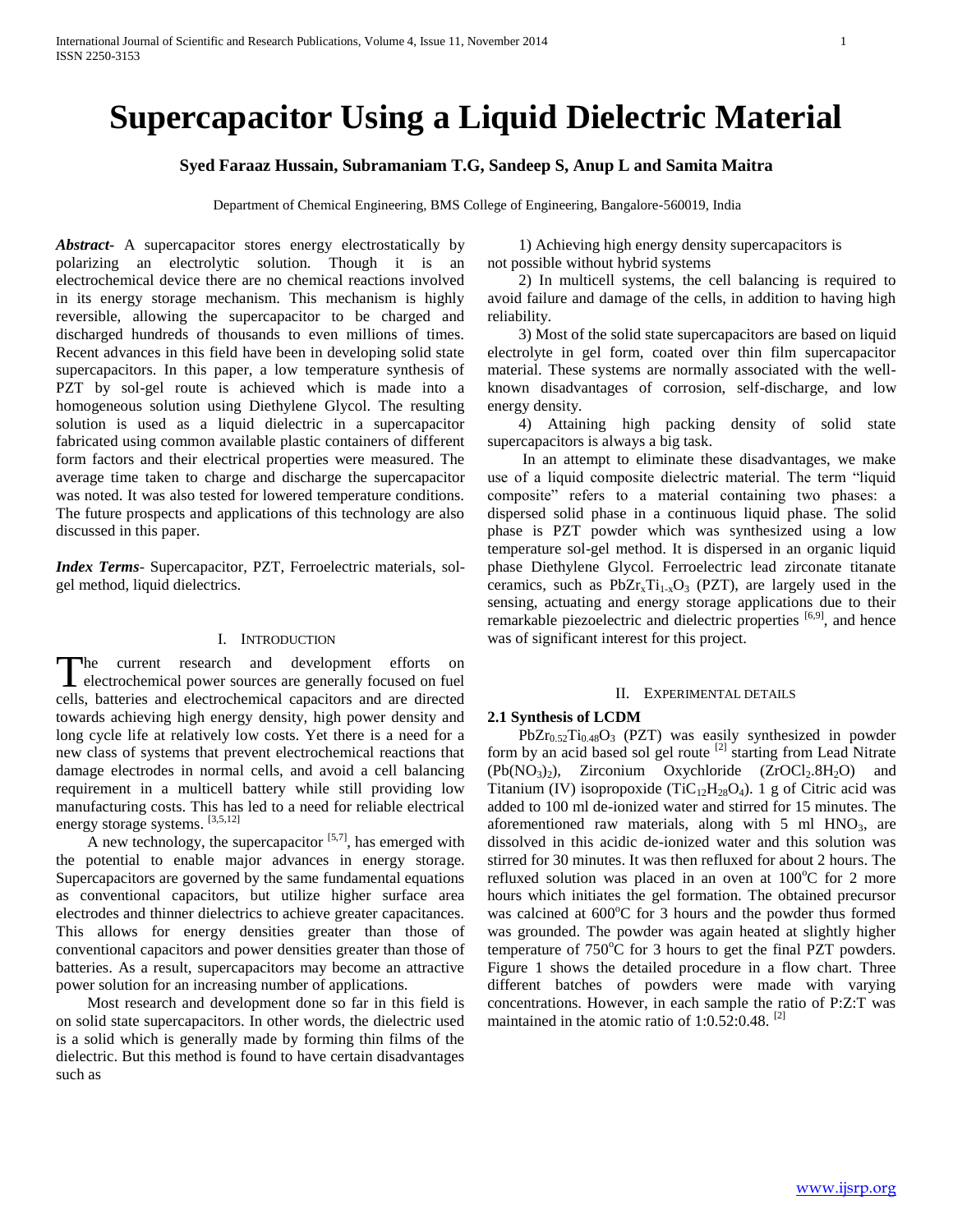

**Figure 1: Flow chart of preparation of PZT powders by sol-gel route**



**Figure 2: Sample 1** Figure 3: Sample 2



**Figure 4: Sample 3**

 To make the dielectric, 2 wt% of the PZT powders was dispersed in diethylene glycol and stirred with heating to obtain a homogenous solution for about 2 hours at a bath temperature of 50°C. The solution was homogenized using a homogenizer and subjecting it to ultrasonic vibrations.

# **2.2 Characterization of PZT**

*2.2.1 X-Ray Diffraction*

 X-ray diffraction of the three samples of PZT was carried out and the results were compared to the standard XRD pattern of PZT composite obtained from other methods.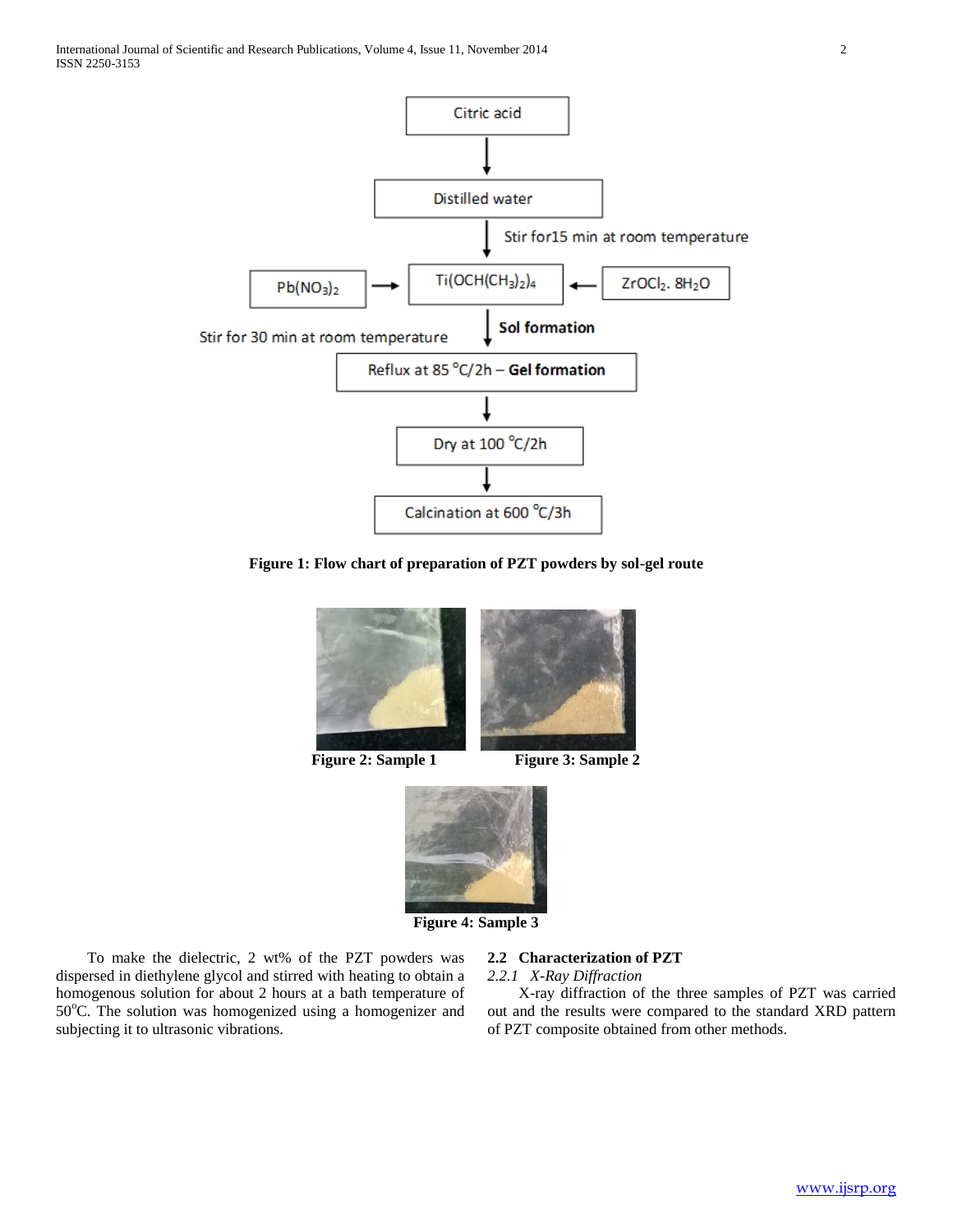

Comparison of XRD pattern of sample PZT and standard PZT

 Of the three samples, sample 1 showed the closest resemblance to the standard pattern. The figures are shown above (Figure 5 & Figure 6). As you can see, the XRD patterns are very similar. Thus, it can be concluded that the low temperature synthesis of PZT was successful in producing the same powder which is otherwise obtained by more expensive methods and at higher temperatures.

## *2.2.2 Scanning Electron Microscopy (SEM)*

 The SEM images show particle sizes of around 500 nm. It was found that this PZT powder formed a colloidal solution with Diethylene Glycol (DEG) and if left for a day, some of the powder settled. To avoid this, a particle size of a smaller diameter was required.



**Figure 7: SEM image of PZT sample**

 The powder was mixed with a non-dissolving liquid, namely acetone and then crushed in a simple mortar and pestle. The particle size was reduced to 100-200nm. 2 wt% of this powder was dissolved in DEG. It was homogenized and further subjected to ultrasonic vibrations to give a clear homogeneous solution.

## **2.3 Fabrication of the Supercapacitor**

 The Liquid dielectric was placed in sample holders of different shapes and sizes which would give us a good understanding of its effects on the performance of supercapacitors.

## *2.3.1 Supercapacitor 1*



**Figure 8: Supercapacitor 1**

 The sample holder in figure 8 was made of plastic. It was completely filled with the dielectric. The diameter is 1.2 cm and the height is 3.6 cm. Simple copper wires were used as the anode and cathode. It was held in place and sealed using a water resistant sealant. The cap denotes the positive terminal.

## *2.3.2 Supercapacitor 2*



**Figure 9: Supercapacitor 2**

 The sample holder in figure 9, also made of plastic, was filled up completely with the dielectric. This holder is larger than the supercapacitor 1. The diameter of the holder was 3 cm and the height was 4.5 cm. Similar copper wires were used as the electrodes. It was tightly sealed using a sealant as done in the previous one. The cap denotes the positive terminal of the supercapacitor.

## *2.3.3 Supercapacitor 3*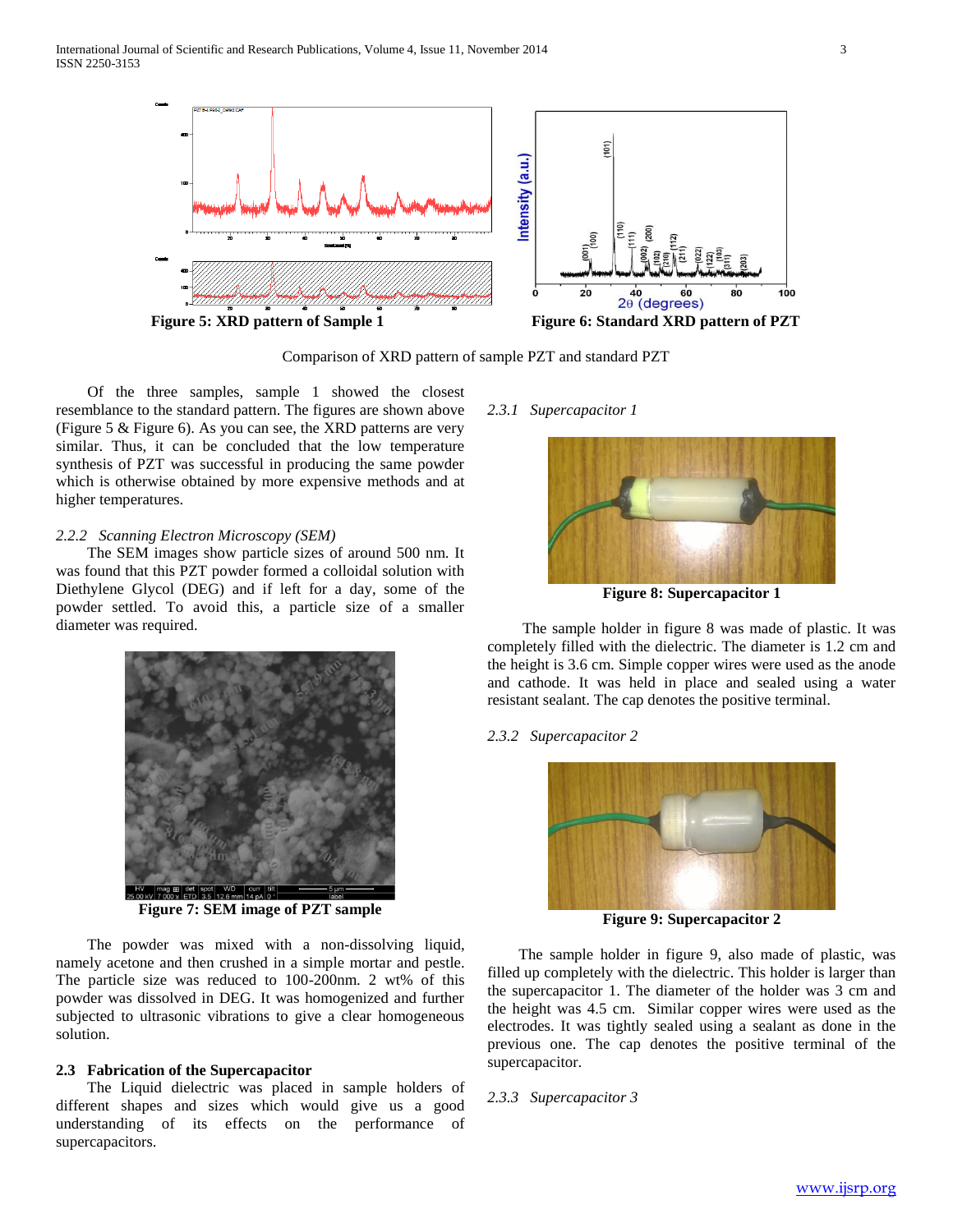

**Figure 10: Supercapacitor 3**

 This sample holder is different from the other two. The diameter is larger at 3.9 cm, and the height is much smaller at 1.4 cm.

 The case was insulated thoroughly to prevent any leakage. Similar copper wires were used as electrodes.

## III. RESULTS AND DISCUSSIONS

# **3.1 Capacitance**

 The capacitance was found using an LCR meter. It was measured for all the supercapacitors which yielded the results as shown in Table 1.

**Table 1: Capacitance**

| <b>Form factor</b> | capacitance |
|--------------------|-------------|
| Supercapacitor 1   | 17pF        |
| Supercapacitor 2   | $35$ pF     |
| Supercapacitor 3   | $253$ pF    |

 The sharp increase in the capacitance of supercapacitor 3 can be attributed to the fact that C is directly proportional to A/d as seen from equation (1).

```
C= Ɛ*(A/d) …………………………………..(1)
```
Where,

C=capacitance of the capacitor

 $E=$  Dielectric permittivity

d=Distance between the electrodes

 The capacitance can be further increased by arranging similar such capacitors in parallel. When capacitors are kept in parallel, their effective capacitance is given by, Ceff= C<sup>1</sup> + C<sup>2</sup> +C3….. and so on ……………(2)

 Combining supercapacitors in series or parallel has an advantage over regular batteries as it does not require cell balancing. Hence, a supercapacitor of any desired capacitance and voltage can be attained by simply arranging them in parallel.

 Another way of increasing the capacitance of the supercapacitor is by varying the dimensions of the sample holder. From equation (1), we see that increasing the area of the electrodes and reducing the length between the electrodes can increase the capacitance by a big margin. Thus, the use of carbon electrode instead of copper electrodes would result in a far more superior capacitance. It is said that the surface area of 1 gram of carbon is equivalent to the area of a tennis court.

# **3.2 Relative permittivity**

 The relative permittivity of the dielectric was calculated using the following formula:

Ɛ<sup>r</sup> = (C\*d)/(Ɛo\*A) ……………………………(3) Where, C= Capacitance of the capacitor d= Distance between the electrodes A= Surface area of electrode  $= \pi * d * l$ =0.0025 m<sup>2</sup> ….……...(4)

 $\epsilon_0$ =Electric constant=8.854\*10<sup>-12</sup> Fm<sup>-1</sup>

Thus, the relative permittivity  $\mathcal{E}_r$  was found to be 7078 which is high when compared to a capacitor.

## **3.3 Voltage**

 The maximum voltage of the supercapacitors was found using a multimeter after being charged completely. The voltage was recorded and displayed in table 2.

## **Table 2: Maximum Voltage**

| <b>Form factor</b> | <b>Voltage (volts)</b> |
|--------------------|------------------------|
| Supercapacitor 1   | 0.3                    |
| Supercapacitor 2   | 0.66                   |
| Supercapacitor 3   | 0.5                    |

 As you can see, the voltage is the largest for Supercapacitor 2 and least for supercapacitor 1. Comparing the volumes of the liquid dielectric held by each of these supercapacitors, we notice that the voltage is directly proportional to it. Thus, more the volume of dielectric, more is the voltage. Since supercapacitor 2 has the largest volume of the dielectric among the three, it shows the highest voltage rating. Hence we can conclude that the voltage can be increased by using more of the liquid dielectric.

## **3.4 Energy stored, Wstored**

 The maximum energy that can be stored was calculated using the formula

$$
W_{\text{stored}} = C^*(V)^2/2 \tag{5}
$$

Where, C= capacitance in Farads

V= voltage in Volts

#### **Table 3: Maximum energy storage capacity**

| <b>Form factor</b> | $W_{\text{stored}}(J)$ |
|--------------------|------------------------|
| Supercapacitor 1   | $7.65 * 10^{-13}$      |
| Supercapacitor 2   | $7.623 * 10^{-12}$     |
| Supercapacitor 3   | $3.1625*10^{-11}$      |

Clearly the  $3<sup>rd</sup>$  supercapacitor has a much higher energy storage capacity due to the superior capacitance.

#### **Charge & Discharge**

 The time taken for all the 3 supercapacitors to reach its full charge is about 2 minutes. This is much faster than a conventional battery which requires to be charged for hours. But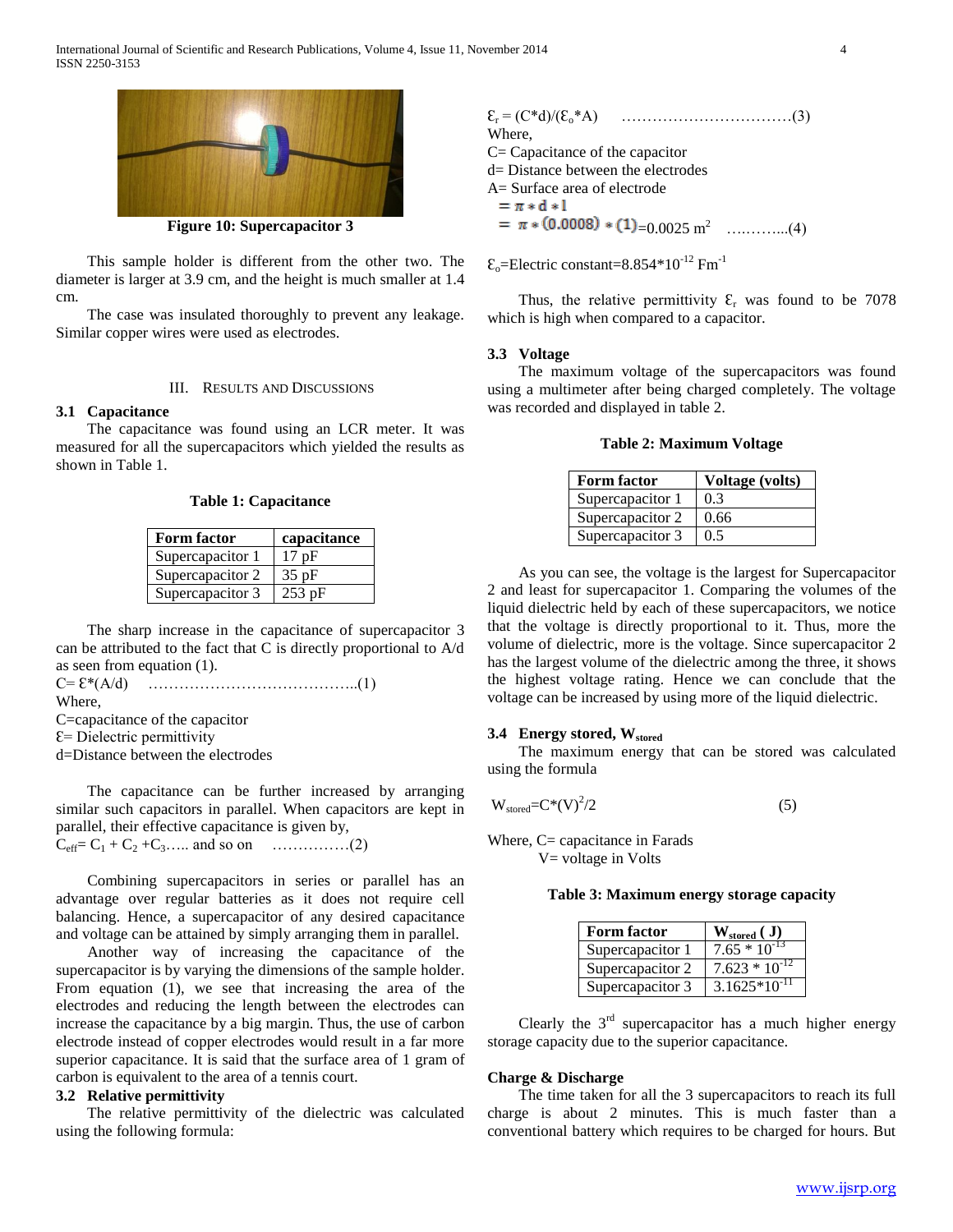consequently, the discharge rate is much faster when compared to a battery. Also, supercapacitors self-discharge to some extent if not used.

# IV. APPLICATIONS

 There are numerous applications that could use the proposed technology. For instance, small size supercapacitors can be widely used as maintenance-free power sources for IC memories and microcomputers. Among applications for large size supercapacitors are load leveling in electric and hybrid vehicles as well as in the traction domain, the starting of engines, applications in the telecommunication and power quality and reliability requirements for uninterruptable power supply (UPS) installations [1]. Supercapacitors, owing to their high power capability, allow new opportunities for power electronics. Applications where short time power peaks are required can be provided by supercapacitors. Typical examples where a big current is required during a short time are the fast energy management in hybrid vehicles or the starting of heavy diesel engines. Supercapacitors may supply the power to the electrical vehicle required to meet the city road traffic conditions. Additional applications may be found in˙ elevators, cranes or pallet trucks in the electric transportation domain, hand tools, flashlights, radars and torpedoes in the military domain, defibrillators and cardiac pacemakers in the medicinal domain, pulsed laser and welding in the industry and memory supplies in phones or computers.

#### V. CONCLUSIONS

 Thus, from the above study it can be concluded that the supercapacitor made using a Liquid Composite as the dielectric is a viable and stable alternative to solid state supercapacitors. There are some advantages which support this fact. For example, the dielectric permittivity can be easily tuned by increasing the weight percentage of PZT in DEG or by varying the particle size. The particle size, in turn, can be changed by just varying the calcination temperature. Usage of the PZT powder is very less; 2 wt% to be precise. Thus the Dielectric can be made with relatively low costs. Also, the material is non-corrosive and is inert to any electrode material. So other electrodes like carbon or Ag can also be used. Since the dielectric is in liquid state, the final product can take any shape to suit the needs of different applications.

 So as we can see, the future of LCDM supercapacitors is looking very bright and there is immense scope to carry out further research and improve this technology, which could perhaps lead to replacement of Lead acid or any other harmful form of batteries in the future. We intend on continuing our research further on this topic and hope to acquire some more useful data.

#### ACKNOWLEDGMENT

 The authors would like to thank Dr. Thyagarajan V and Dr. Ramani Raju of Intellectual Ventures, India, for their knowledgeable inputs and financial support. We would also like to thank the Department of Chemical Engineering, BMSCE, for its help and support throughout the length of this project.

#### **REFERENCES**

- [1] Product Guide Maxwell Technologies BOOSTCAP Ultracapacitors– Doc. No. 1014627.1
- [2] Aiying Wu; Paula M. Vilarinho; Isabel M. Miranda Salvado; Joao L. Baptista, J. Am. Ceram. Soc.,83 [6] (2000) 1379-1385
- [3] A. Burke: "Ultracapacitors: why, how, and where is the technology". Journal of power sources, Vol. 91 (2000) 37-50.
- [4] B. E. Conway; V. Birss; J. Wojtowicz, J. Power Sources, 66 (1997) 1-14.
- [5] B. E. Conway. J. Electrochem. Soc., 138 (1991), 1539-1548. doi: 10.1149/1.2085829
- [6] Clive A. Randall; Namchul Kim; John-Paul Kucera; Wenwu Cao; Thomas R. Shrout. J. Am. Ceram. Soc., 81 (1998) 677–688.
- [7] Marin S. Halper; James C. Ellenbogen, Supercapacitors: A Brief Overview, (2006).
- [8] I. Tanahashi; A. Yoshida; A. Nishino, J. Electrochem. Soc., 137 (1990) 3052.
- [9] L. Seveyrat; M. Lemercier; B. Guiffard; L. Lebrun; D. Guyomar, Ceramics International, 35 (2009) 45-49.
- [10] V.V. Eremkin, V.G. Smotrakov, E.G. Fesenko, 1990 Structure phase transition in PbZr1-xTixO3, Ferroelectrics, 110 (1990) 137–144.
- [11] O. Briat; W. Lajnef; J-M. Vinassa; E. Woirgard, Microelectronics Reliability, 46 (2006) 1445–1450
- [12] Ramachandra M.S. Rao; Ramachandran B; Liquid Composite Dielectric Material, US 2011/0085282 A1, IIT-Madras, Chennai, India (2009)
- [13] A. Yoshida; S. Nonaka; I. Aoki; A. Nishino, J. Power Sources, 60 (1996) 213.
- [14] P.L. McEwen; Nature, 393 (1998) 16.
- [15] R. Kötz; M. Carlen; Principles and applications of electrochemical capacitors, Electrochimica Acta, The Journal of the International Society of Electrochemistry, ISSN 0013-4686, Volume 45, Number 15 (2000) 2483- 2498.

### AUTHORS

**First Author** – Syed Faraaz Hussain, BE Chemical Engineering, B.M.S College of Engineering, [faraaz.28@gmail.com](mailto:faraaz.28@gmail.com) **Second Author** – Subramaniam TG, BE Chemical Engineering, B.M.S College of Engineering, [tgskarthik@gmail.com](mailto:tgskarthik@gmail.com) **Third Author** – Sandeep S, BE Chemical Engineering, B.M.S College of Engineering, [sandeepsailesh@gmail.com](mailto:sandeepsailesh@gmail.com) **Fourth Author** – Anup L, BE Chemical Engineering, B.M.S College of Engineering, [anuplakshminarasaiah@gmail.com](mailto:anuplakshminarasaiah@gmail.com) Fifth Author – Samita Maitra, PhD Chemical Engineering, B.M.S College of Engineering, [samita.maitra@gmail.com](mailto:samita.maitra@gmail.com)

**Correspondence Author** – Syed Faraaz Hussain, [faraaz.28@gmail.com,](mailto:faraaz.28@gmail.com) contact number: +91 9731887156